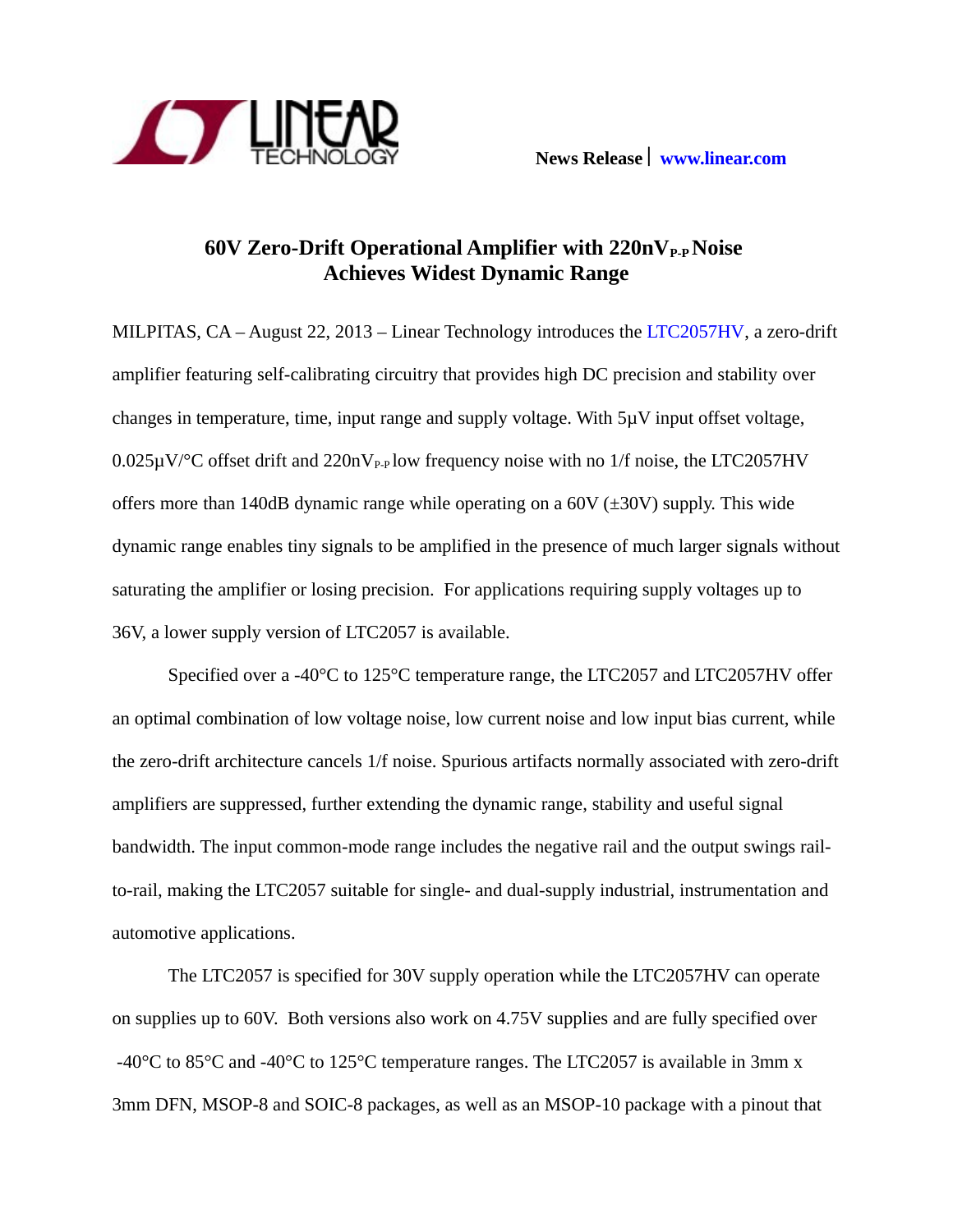enables a guard ring to be easily routed around the input to preserve the high precision and low

noise performance at high source impedance. Pricing starts at \$1.54 each for the LTC2057 and

\$2.19 each for the LTC2057HV in quantities of 1000. For more information, visit

[www.linear.com/product/LTC2057](http://www.linear.com/product/LTC2057)

**Photo Caption:** 60V Supply Zero-Drift Op Amp

## **Summary of Features: LTC2057HV**

- Supply Voltage Range: 4.75V to 60V
- Offset Voltage: 5μV (Maximum)
- Offset Voltage Drift: 0.025μV/°C (Maximum, –40°C to 125°C)
- Input Noise Voltage
	- o  $220nV_{P-P}$ , DC to 10Hz (Typ)
	- o 13nV/√Hz, 1kHz (Typ)
- Input Common Mode Range:  $V^- 0.1V$  to  $V^+ 1.5V$
- Rail-to-Rail Output
- $\bullet$  A<sub>vol</sub>: 150dB (Typ)
- $\bullet$  PSRR: 160dB (Typ)
- CMRR: 150dB (Typ)
- Shutdown Mode
- MS10 Package Includes Guard Ring Pins

### Applications:

- High Resolution Data Acquisition
- Reference Buffering
- Test & Measurement
- Electronic Scales
- Thermocouple Amplifiers
- Strain Gauges
- Low-Side Current Sense
- Automotive Monitors and Control